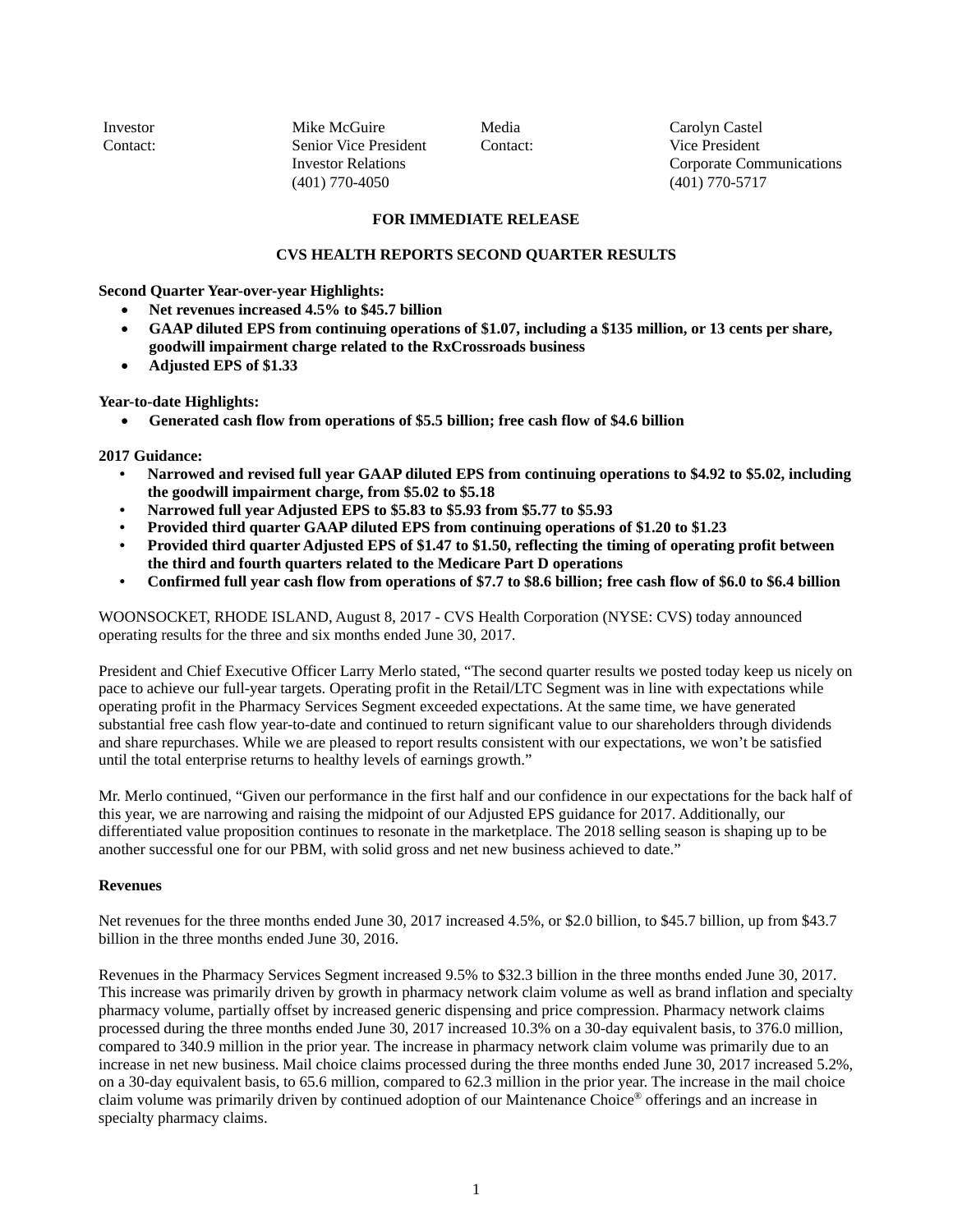Revenues in the Retail/LTC Segment decreased 2.2% to \$19.6 billion in the three months ended June 30, 2017. The decrease was largely driven by a 2.6% decrease in same store sales, an increase in the generic dispensing rate and continued reimbursement pressure.

Pharmacy same store sales decreased 2.8% and were negatively impacted by approximately 410 basis points due to recent generic introductions. Same store prescription volumes remained flat, on a 30-day equivalent basis, in the three months ended June 30, 2017. The previously-announced restricted networks that exclude CVS Pharmacy had a negative impact of approximately 460 basis points on same store prescription volumes.

 the second quarter in 2017 from the first quarter in 2016 had an approximately 75 basis point positive impact. Front store Front store same store sales declined 2.1% in the three months ended June 30, 2017. The shift of the Easter holiday to same store sales were negatively impacted by softer customer traffic and efforts to rationalize promotional strategies, partially offset by an increase in basket size.

For the three months ended June 30, 2017, the generic dispensing rate increased approximately 130 basis points to 87.2% in our Pharmacy Services Segment and increased approximately 150 basis points to 87.6% in our Retail/LTC Segment, compared to the prior year.

# **Operating Profit**

 Retail/LTC Segment. Additionally, the previously-announced restricted networks that exclude CVS Pharmacy and Segment and a \$71 million decrease in acquisition-related integration costs in the three months ended June 30, 2017 Consolidated operating profit for the three months ended June 30, 2017, decreased \$240 million, or 10.2%. The decrease was partially due to a goodwill impairment charge of \$135 million related to the RxCrossroads reporting unit within the continued reimbursement pressure in the Retail/LTC Segment negatively impacted operating profit. This was partially offset by growth in pharmacy network claim volume and growth in specialty pharmacy in the Pharmacy Services versus the same quarter last year.

### **Net Income and Earnings Per Share**

 Net income for the three months ended June 30, 2017 increased \$174 million or 18.8%, to \$1.1 billion. The increase was points, partially offset by \$14 million in discrete tax benefits related to the required adoption of new accounting guidance for share-based compensation on January 1, 2017. primarily due to the absence of a \$542 million loss on early extinguishment of debt in the current year, partially offset by the \$240 million decrease in operating profit and an increase in the effective income tax rate, from 39.5% to 41.1%. The increase in the tax rate was primarily due to the nondeductible goodwill impairment charge of \$135 million, or 280 basis

GAAP earnings per diluted share from continuing operations ("GAAP diluted EPS") for the three months ended June 30, 2017 was \$1.07, compared to \$0.86 in the prior year. Adjusted earnings per share ("Adjusted EPS") for the three months ended June 30, 2017 and 2016, was \$1.33 and \$1.32, respectively. Further detail is shown in the Adjusted Earnings Per Share reconciliation later in this release.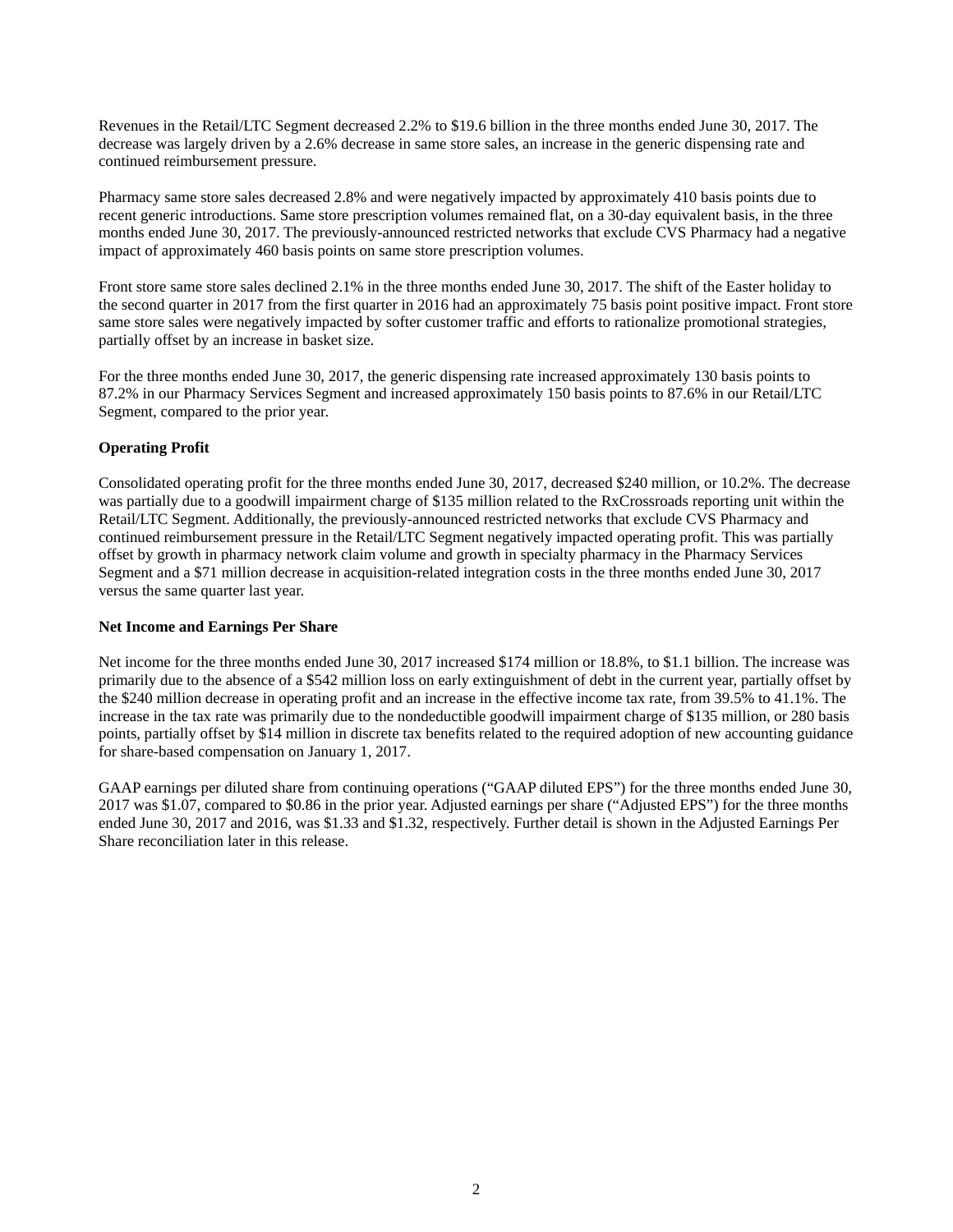# **Guidance**

 The Company narrowed and revised full year GAAP diluted EPS guidance to \$4.92 to \$5.02, including the goodwill impairment charge, from \$5.02 to \$5.18. The Company narrowed full year Adjusted EPS guidance to \$5.83 to \$5.93 from \$5.77 to \$5.93.

 In the third quarter, the Company expects to deliver GAAP diluted EPS of \$1.20 to \$1.23 and Adjusted EPS of \$1.47 to \$1.50 which are affected by the timing of the Medicare Part D operating profit between the third and fourth quarters relative to the prior year, resulting from the variability between the quarters as members move through the risk corridor. The third quarter GAAP diluted EPS guidance also includes an estimated loss on the previously-disclosed settlement of a defined benefit pension plan.

 The Company confirmed its 2017 cash flow from operations guidance of \$7.7 to \$8.6 billion and free cash flow guidance of \$6.0 to \$6.4 billion. These 2017 guidance estimates assume the completion of \$5.0 billion in share repurchases.

### **Real Estate Program**

 locations. In addition, the Company relocated 10 retail locations. As of June 30, 2017, the Company operated 9,700 retail During the three months ended June 30, 2017, the Company opened 27 new retail locations and closed three retail locations, including pharmacies in Target stores, in 49 states, the District of Columbia, Puerto Rico and Brazil.

As previously disclosed, the Company intends to close a total of approximately 70 retail stores during 2017 and expects to take a cumulative charge of approximately \$220 million primarily associated with the remaining lease obligations of such stores. The Company closed 63 retail stores and took a charge of \$205 million in the six months ended June 30, 2017. The Company expects to close approximately seven additional retail stores during the remainder of 2017.

### **Teleconference and Webcast**

The Company will be holding a conference call today for the investment community at 8:30 am (EDT) to discuss its quarterly results. An audio webcast of the call will be broadcast simultaneously for all interested parties through the Investor Relations section of the CVS Health website at<http://investors.cvshealth.com>. This webcast will be archived and available on the website for a one-year period following the conference call.

### **About the Company**

 locations, more than 1,100 walk-in medical clinics, a leading pharmacy benefits manager with nearly 90 million plan CVS Health is a pharmacy innovation company helping people on their path to better health. Through its 9,700 retail members, a dedicated senior pharmacy care business serving more than one million patients per year, expanding specialty pharmacy services, and a leading stand-alone Medicare Part D prescription drug plan, the company enables people, businesses and communities to manage health in more affordable and effective ways. This unique integrated model increases access to quality care, delivers better health outcomes and lowers overall health care costs. Find more information about how CVS Health is shaping the future of health at [https://www.cvshealth.com.](https://www.cvshealth.com)

### **Forward-Looking Statements**

The Private Securities Litigation Reform Act of 1995 provides a safe harbor for forward-looking statements made by or on behalf of CVS Health Corporation. By their nature, all forward-looking statements involve risks and uncertainties. Actual results may differ materially from those contemplated by the forward-looking statements for a number of reasons as described in our Securities and Exchange Commission filings, including those set forth in the Risk Factors section and under the section entitled "Cautionary Statement Concerning Forward-Looking Statements" in our most recently filed Annual Report on Form 10-K and Quarterly Report on Form 10-Q.

 $-$  Tables Follow  $-$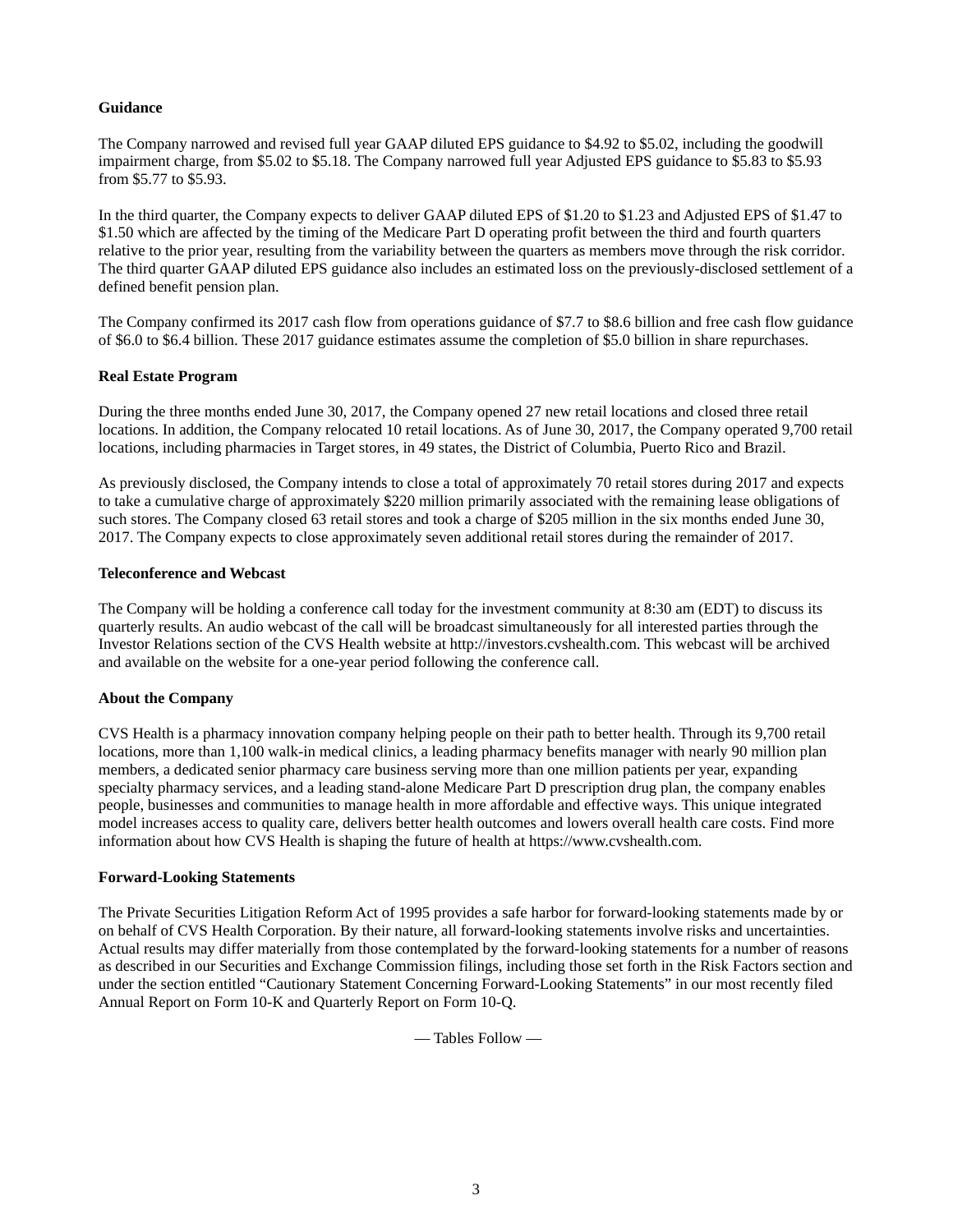# **Condensed Consolidated Statements of Income CVS HEALTH CORPORATION (Unaudited)**

|                                                              |                 | <b>Three Months Ended</b> | <b>Six Months Ended</b> |              |                 |          |    |              |  |
|--------------------------------------------------------------|-----------------|---------------------------|-------------------------|--------------|-----------------|----------|----|--------------|--|
|                                                              | <b>June 30,</b> |                           |                         |              | <b>June 30,</b> |          |    |              |  |
| In millions, except per share amounts                        |                 | 2017                      |                         | $2016^{(1)}$ |                 | 2017     |    | $2016^{(1)}$ |  |
| Net revenues                                                 |                 | \$45,685                  |                         | \$43,725     |                 | \$90,199 |    | \$86,940     |  |
| Cost of revenues                                             |                 | 38,750                    |                         | 36,710       |                 | 76,684   |    | 73,181       |  |
| Gross profit                                                 |                 | 6,935                     |                         | 7,015        |                 | 13,515   |    | 13,759       |  |
| Operating expenses                                           |                 | 4,818                     |                         | 4,658        |                 | 9,605    |    | 9,217        |  |
| Operating profit                                             |                 | 2,117                     |                         | 2,357        |                 | 3,910    |    | 4,542        |  |
| Interest expense, net                                        |                 | 247                       |                         | 280          |                 | 499      |    | 563          |  |
| Loss on early extinguishment of debt                         |                 |                           |                         | 542          |                 |          |    | 542          |  |
| Other expense                                                |                 | 7                         |                         |              |                 | 14       |    | 16           |  |
| Income before income tax provision                           |                 | 1,863                     |                         | 1,528        |                 | 3,397    |    | 3,421        |  |
| Income tax provision                                         |                 | 766                       |                         | 604          |                 | 1,338    |    | 1,350        |  |
| Income from continuing operations                            |                 | 1,097                     |                         | 924          |                 | 2,059    |    | 2,071        |  |
| Income (loss) from discontinued operations, net of tax       |                 |                           |                         |              |                 | (8)      |    |              |  |
| Net income                                                   |                 | 1,098                     |                         | 924          |                 | 2,051    |    | 2,071        |  |
| Net income attributable to noncontrolling interest           |                 |                           |                         |              |                 | (1)      |    | (1)          |  |
| Net income attributable to CVS Health                        | \$              | 1,098                     | \$                      | 924          | \$              | 2,050    | \$ | 2,070        |  |
| Basic earnings per share:                                    |                 |                           |                         |              |                 |          |    |              |  |
| Income from continuing operations attributable to CVS Health | \$              | 1.07                      | \$                      | 0.86         | \$              | 2.00     | \$ | 1.91         |  |
| Loss from discontinued operations attributable to CVS Health | \$              |                           | $\$$                    |              | \$              | (0.01)   | \$ |              |  |
| Net income attributable to CVS Health                        | \$              | 1.07                      | $\mathbf{\hat{S}}$      | 0.86         | \$              | 1.99     | \$ | 1.91         |  |
| Weighted average shares outstanding                          |                 | 1,019                     |                         | 1,070        |                 | 1,024    |    | 1,081        |  |
| Diluted earnings per share:                                  |                 |                           |                         |              |                 |          |    |              |  |
| Income from continuing operations attributable to CVS Health | \$              | 1.07                      | \$                      | 0.86         | \$              | 1.99     | \$ | 1.90         |  |
| Loss from discontinued operations attributable to CVS Health | \$              |                           | $\$\,$                  |              | \$              | (0.01)   | \$ |              |  |
| Net income attributable to CVS Health                        | \$              | 1.07                      | \$                      | 0.86         | \$              | 1.98     | \$ | 1.90         |  |
| Weighted average shares outstanding                          |                 | 1,024                     |                         | 1,075        |                 | 1,029    |    | 1,087        |  |
| Dividends declared per share                                 | \$              | 0.50                      | \$                      | 0.425        | \$              | 1.00     | \$ | 0.85         |  |

(1) Effective January 1, 2017, the Company adopted Accounting Standards Update ("ASU") 2017-07, *Improving the Presentation of Net Periodic Pension Cost and Net Periodic Postretirement Benefit Cost*, which resulted in a retrospective reclassification of \$7 million and \$16 million of net benefit costs from operating expenses to other expense in the three and six months ended June 30, 2016, respectively.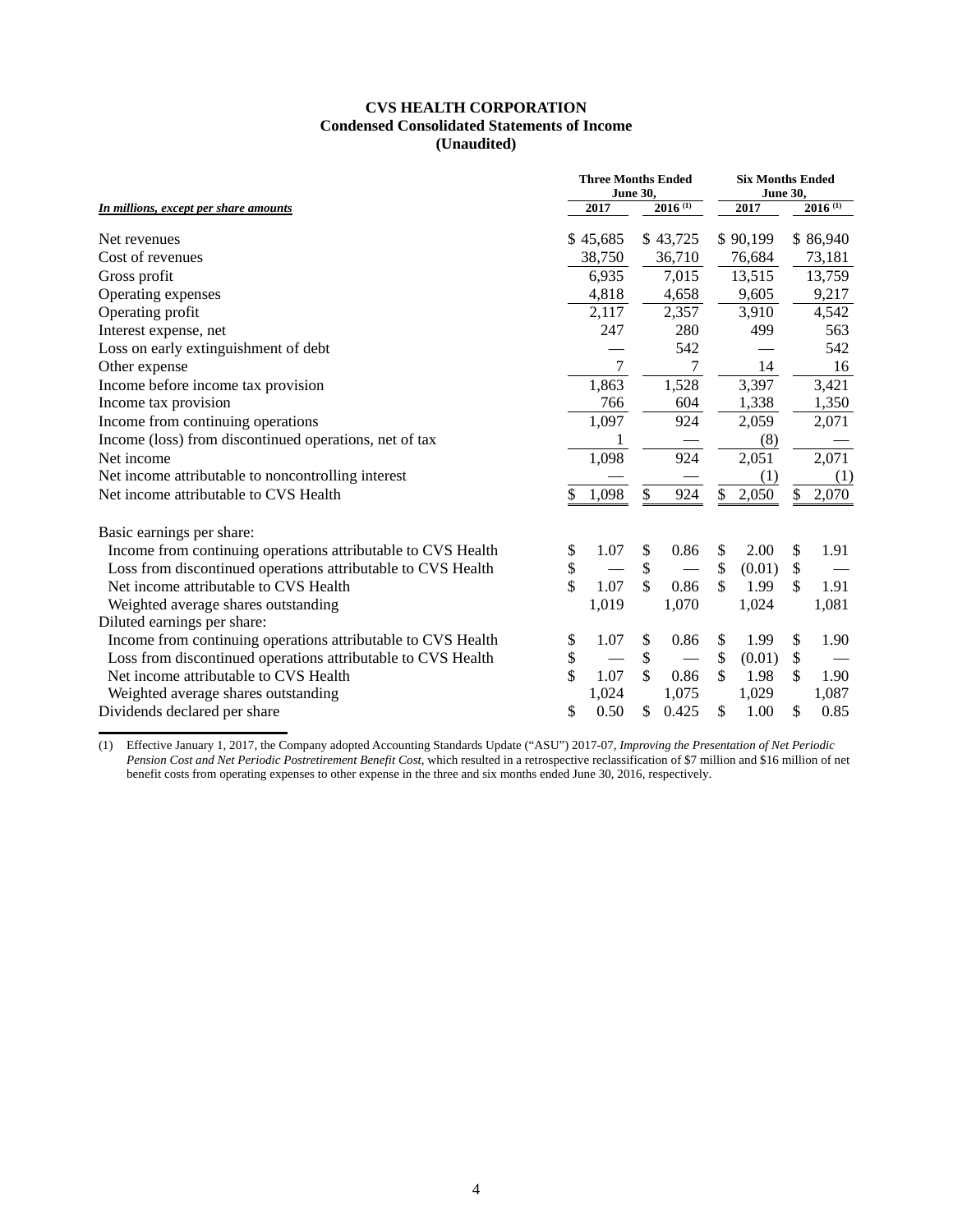# **CVS HEALTH CORPORATION Condensed Consolidated Balance Sheets (Unaudited)**

| In millions, except per share amounts                                                  |    | <b>June 30,</b><br>2017 | December 31,<br>2016 |           |  |
|----------------------------------------------------------------------------------------|----|-------------------------|----------------------|-----------|--|
|                                                                                        |    |                         |                      |           |  |
| Assets:                                                                                | \$ | 2,094                   | \$                   | 3,371     |  |
| Cash and cash equivalents<br>Short-term investments                                    |    | 75                      |                      | 87        |  |
|                                                                                        |    |                         |                      |           |  |
| Accounts receivable, net                                                               |    | 12,274                  |                      | 12,164    |  |
| Inventories                                                                            |    | 14,271                  |                      | 14,760    |  |
| Other current assets                                                                   |    | 690                     |                      | 660       |  |
| Total current assets                                                                   |    | 29,404                  |                      | 31,042    |  |
| Property and equipment, net                                                            |    | 10,073                  |                      | 10,175    |  |
| Goodwill                                                                               |    | 38,130                  |                      | 38,249    |  |
| Intangible assets, net                                                                 |    | 13,354                  |                      | 13,511    |  |
| Other assets                                                                           |    | 1,564                   |                      | 1,485     |  |
| <b>Total assets</b>                                                                    | \$ | 92,525                  | \$                   | 94,462    |  |
| Liabilities:                                                                           |    |                         |                      |           |  |
| Accounts payable                                                                       | \$ | 7,874                   | \$                   | 7,946     |  |
| Claims and discounts payable                                                           |    | 9,708                   |                      | 9,451     |  |
| Accrued expenses                                                                       |    | 8,133                   |                      | 6,937     |  |
| Short-term debt                                                                        |    | 1,100                   |                      | 1,874     |  |
| Current portion of long-term debt                                                      |    | 42                      |                      | 42        |  |
| Total current liabilities                                                              |    | 26,857                  |                      | 26,250    |  |
| Long-term debt                                                                         |    | 25,622                  |                      | 25,615    |  |
| Deferred income taxes                                                                  |    | 4,210                   |                      | 4,214     |  |
| Other long-term liabilities                                                            |    | 1,689                   |                      | 1,549     |  |
| Shareholders' equity:                                                                  |    |                         |                      |           |  |
| CVS Health shareholders' equity:                                                       |    |                         |                      |           |  |
| Preferred stock, par value \$0.01: 0.1 shares authorized; none issued or outstanding   |    |                         |                      |           |  |
| Common stock, par value \$0.01: 3,200 shares authorized; 1,710 shares issued and 1,015 |    |                         |                      |           |  |
| shares outstanding at June 30, 2017 and 1,705 shares issued and 1,061 shares           |    |                         |                      |           |  |
| outstanding at December 31, 2016                                                       |    | 17                      |                      | 17        |  |
| Treasury stock, at cost: 694 shares at June 30, 2017 and 643 shares at                 |    |                         |                      |           |  |
| December 31, 2016                                                                      |    | (37, 414)               |                      | (33, 452) |  |
| Shares held in trust: 1 share at June 30, 2017 and December 31, 2016                   |    | (31)                    |                      | (31)      |  |
| Capital surplus                                                                        |    | 31,871                  |                      | 31,618    |  |
| Retained earnings                                                                      |    | 40,005                  |                      | 38,983    |  |
| Accumulated other comprehensive income (loss)                                          |    | (306)                   |                      | (305)     |  |
| Total CVS Health shareholders' equity                                                  |    | 34,142                  |                      | 36,830    |  |
| Noncontrolling interest                                                                |    | 5                       |                      |           |  |
| Total shareholders' equity                                                             |    | 34,147                  |                      | 36,834    |  |
| Total liabilities and shareholders' equity                                             | \$ | 92,525                  | \$                   | 94,462    |  |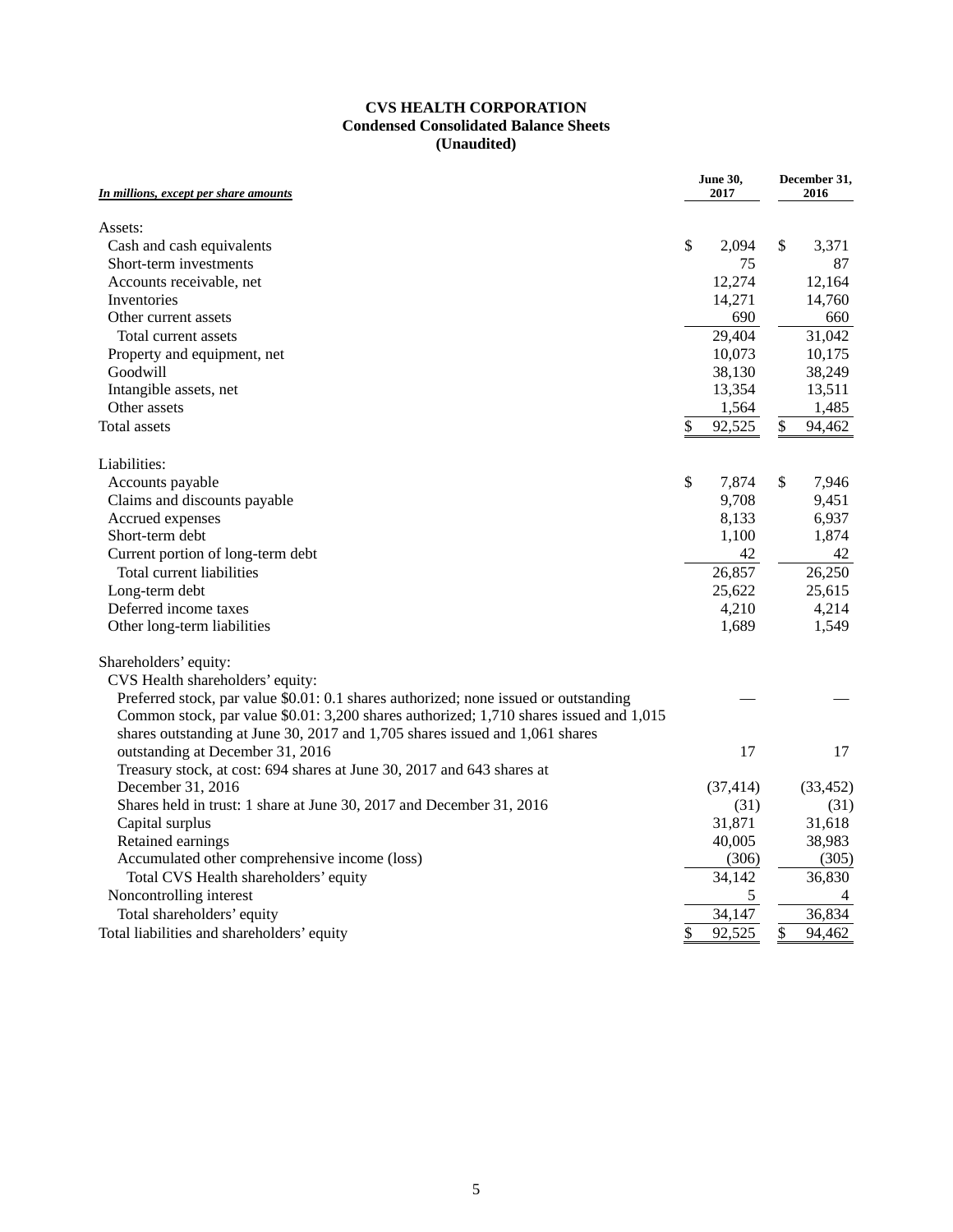# **CVS HEALTH CORPORATION Condensed Consolidated Statements of Cash Flows (Unaudited)**

|                                                                                            |    |           | <b>Six Months Ended</b><br><b>June 30,</b> |                       |  |  |  |  |  |
|--------------------------------------------------------------------------------------------|----|-----------|--------------------------------------------|-----------------------|--|--|--|--|--|
| <b>In millions</b>                                                                         |    | 2017      |                                            | $2016$ <sup>(1)</sup> |  |  |  |  |  |
| Cash flows from operating activities:                                                      |    |           |                                            |                       |  |  |  |  |  |
| Cash receipts from customers                                                               | \$ | 88,343    | \$                                         | 84,324                |  |  |  |  |  |
| Cash paid for inventory and prescriptions dispensed by retail network pharmacies           |    | (73, 748) |                                            | (70, 851)             |  |  |  |  |  |
| Cash paid to other suppliers and employees                                                 |    | (7,000)   |                                            | (7,019)               |  |  |  |  |  |
| Interest received                                                                          |    | 10        |                                            | 9                     |  |  |  |  |  |
| Interest paid                                                                              |    | (539)     |                                            | (615)                 |  |  |  |  |  |
| Income taxes paid                                                                          |    | (1,534)   |                                            | (1,762)               |  |  |  |  |  |
| Net cash provided by operating activities                                                  |    | 5,532     |                                            | 4,086                 |  |  |  |  |  |
| Cash flows from investing activities:                                                      |    |           |                                            |                       |  |  |  |  |  |
| Purchases of property and equipment                                                        |    | (888)     |                                            | (1,102)               |  |  |  |  |  |
| Proceeds from sale of property and equipment and other assets                              |    | 13        |                                            | 11                    |  |  |  |  |  |
| Acquisitions (net of cash acquired) and other investments                                  |    | (315)     |                                            | (168)                 |  |  |  |  |  |
| Purchase of available-for-sale investments                                                 |    |           |                                            | (39)                  |  |  |  |  |  |
| Maturity of available-for-sale investments                                                 |    | 16        |                                            | 67                    |  |  |  |  |  |
| Net cash used in investing activities                                                      |    | (1, 174)  |                                            | (1,231)               |  |  |  |  |  |
| Cash flows from financing activities:                                                      |    |           |                                            |                       |  |  |  |  |  |
| Increase (decrease) in short-term debt                                                     |    | (774)     |                                            | 745                   |  |  |  |  |  |
| Proceeds from issuance of long-term debt                                                   |    |           |                                            | 3,455                 |  |  |  |  |  |
| Repayments of long-term debt                                                               |    |           |                                            | (3,579)               |  |  |  |  |  |
| Purchase of noncontrolling interest in subsidiary                                          |    |           |                                            | (39)                  |  |  |  |  |  |
| Dividends paid                                                                             |    | (1,028)   |                                            | (929)                 |  |  |  |  |  |
| Proceeds from exercise of stock options                                                    |    | 189       |                                            | 193                   |  |  |  |  |  |
| Payments for taxes related to net share settlement of equity awards                        |    | (60)      |                                            | (71)                  |  |  |  |  |  |
| Repurchase of common stock                                                                 |    | (3,961)   |                                            | (3,960)               |  |  |  |  |  |
| Other                                                                                      |    | (1)       |                                            | (4)                   |  |  |  |  |  |
| Net cash used in financing activities                                                      |    | (5,635)   |                                            | (4,189)               |  |  |  |  |  |
| Effect of exchange rate changes on cash and cash equivalents                               |    |           |                                            | 2                     |  |  |  |  |  |
| Net decrease in cash and cash equivalents                                                  |    | (1,277)   |                                            | (1, 332)              |  |  |  |  |  |
| Cash and cash equivalents at the beginning of the period                                   |    | 3,371     |                                            | 2,459                 |  |  |  |  |  |
| Cash and cash equivalents at the end of the period                                         | \$ | 2,094     | \$                                         | 1,127                 |  |  |  |  |  |
| Reconciliation of net income to net cash provided by operating activities:                 |    |           |                                            |                       |  |  |  |  |  |
| Net income                                                                                 | \$ | 2,051     | \$                                         | 2,071                 |  |  |  |  |  |
| Adjustments required to reconcile net income to net cash provided by operating activities: |    |           |                                            |                       |  |  |  |  |  |
| Depreciation and amortization                                                              |    | 1,242     |                                            | 1,236                 |  |  |  |  |  |
| Goodwill impairment                                                                        |    | 135       |                                            |                       |  |  |  |  |  |
| Stock-based compensation                                                                   |    | 108       |                                            | 107                   |  |  |  |  |  |
| Loss on early extinguishment of debt                                                       |    |           |                                            | 542                   |  |  |  |  |  |
| Deferred income taxes and other noncash items                                              |    | 21        |                                            | 75                    |  |  |  |  |  |
| Change in operating assets and liabilities, net of effects from acquisitions:              |    |           |                                            |                       |  |  |  |  |  |
| Accounts receivable, net                                                                   |    | (114)     |                                            | (1,279)               |  |  |  |  |  |
| Inventories                                                                                |    | 492       |                                            | (167)                 |  |  |  |  |  |
| Other current assets                                                                       |    | (31)      |                                            | (170)                 |  |  |  |  |  |
| Other assets                                                                               |    | (38)      |                                            | (53)                  |  |  |  |  |  |
| Accounts payable and claims and discounts payable                                          |    | 180       |                                            | 1,164                 |  |  |  |  |  |
| Accrued expenses                                                                           |    | 1,345     |                                            | 555                   |  |  |  |  |  |
| Other long-term liabilities                                                                |    | 141       |                                            | 5                     |  |  |  |  |  |
| Net cash provided by operating activities                                                  | \$ | 5,532     | $\mathcal{S}$                              | 4,086                 |  |  |  |  |  |

(1) Effective January 1, 2017, the Company adopted ASU 2016-09, *Improvements to Employee Share-Based Payment Accounting,* which resulted in a retrospective reclassification of \$63 million of excess tax benefits from financing activities to operating activities which increased net cash provided by operating activities and increased cash used in financing activities for the six months ended June 30, 2016.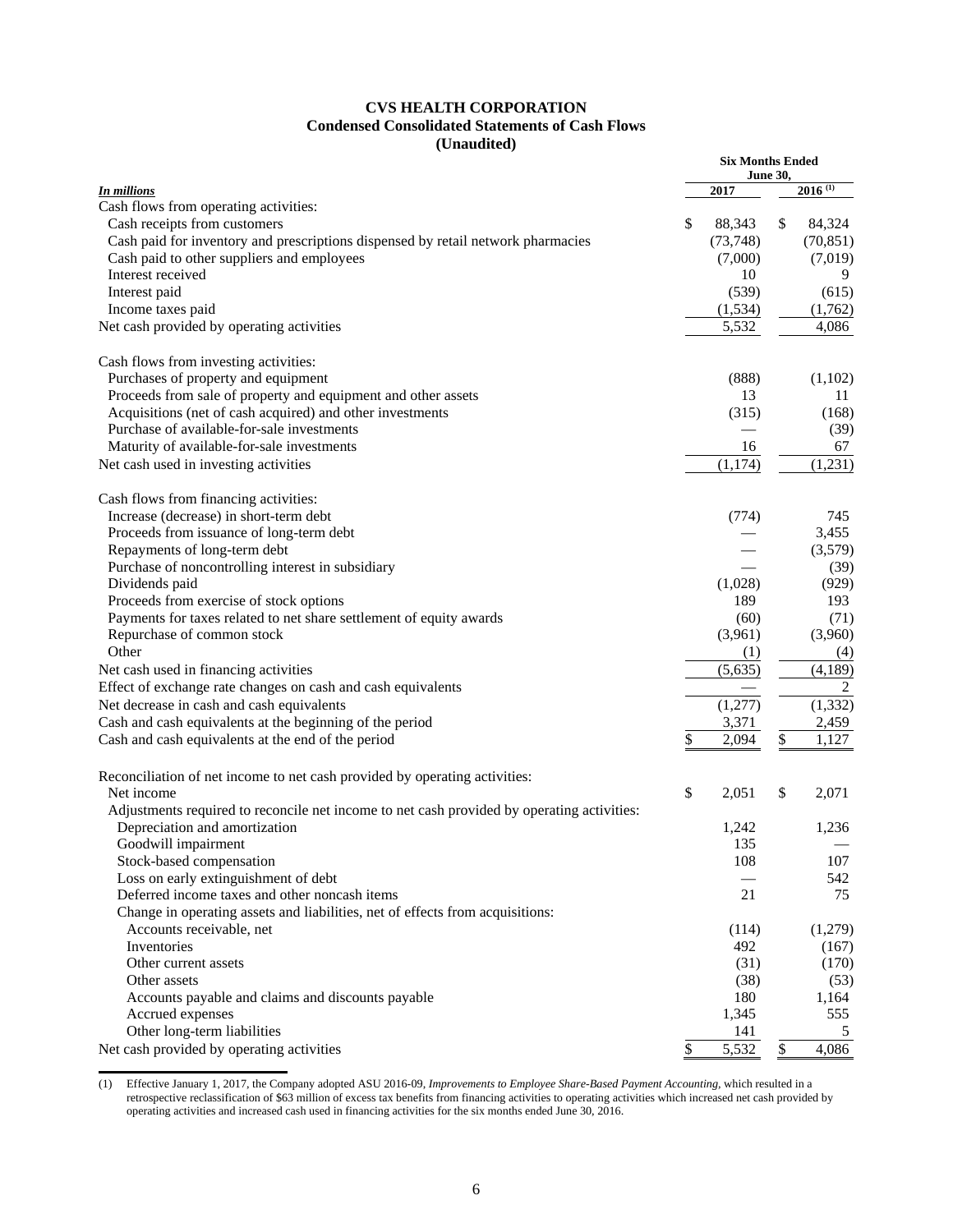### **Non-GAAP Financial Measures**

The following provides reconciliations of certain non-GAAP financial measures presented in this Form 8-K to the most directly comparable financial measures calculated and presented in accordance with GAAP. The Company uses the non-GAAP measures "Adjusted EPS" and "Free Cash Flow" to assess and analyze underlying business performance and trends. Management believes that providing these non-GAAP measures enhances investors' understanding of the Company's performance.

 The Company defines Adjusted Earnings per Share, or Adjusted EPS, as income from continuing operations excluding benefit pension plans, divided by the Company's weighted average diluted shares outstanding. The Company believes the impact of certain adjustments such as the amortization of intangible assets, acquisition-related transaction and integration costs, charges in connection with store rationalization, goodwill impairments, adjustments to legal reserves in connection with certain legal settlements, losses on early extinguishments of debt, and losses on settlements of defined that this measure enhances investors' ability to compare the Company's past financial performance with its current performance.

 The Company defines Free Cash Flow as net cash provided by operating activities less net additions to property and equipment (i.e., additions to property and equipment plus proceeds from sale-leaseback transactions). Management uses this non-GAAP financial measure for internal comparisons and finds it useful in assessing year-over-year cash flow performance.

 Cash Flow should be considered in addition to, rather than as a substitute for, net cash provided by operating activities as These non-GAAP financial measures are provided as supplemental information to the financial measures presented in this press release that are calculated and presented in accordance with GAAP. Adjusted EPS should be considered in addition to, rather than as a substitute for, income before income tax provision as a measure of our performance. Free a measure of our liquidity. The Company's definitions of Adjusted EPS and Free Cash Flow may not be comparable to similarly titled measurements reported by other companies.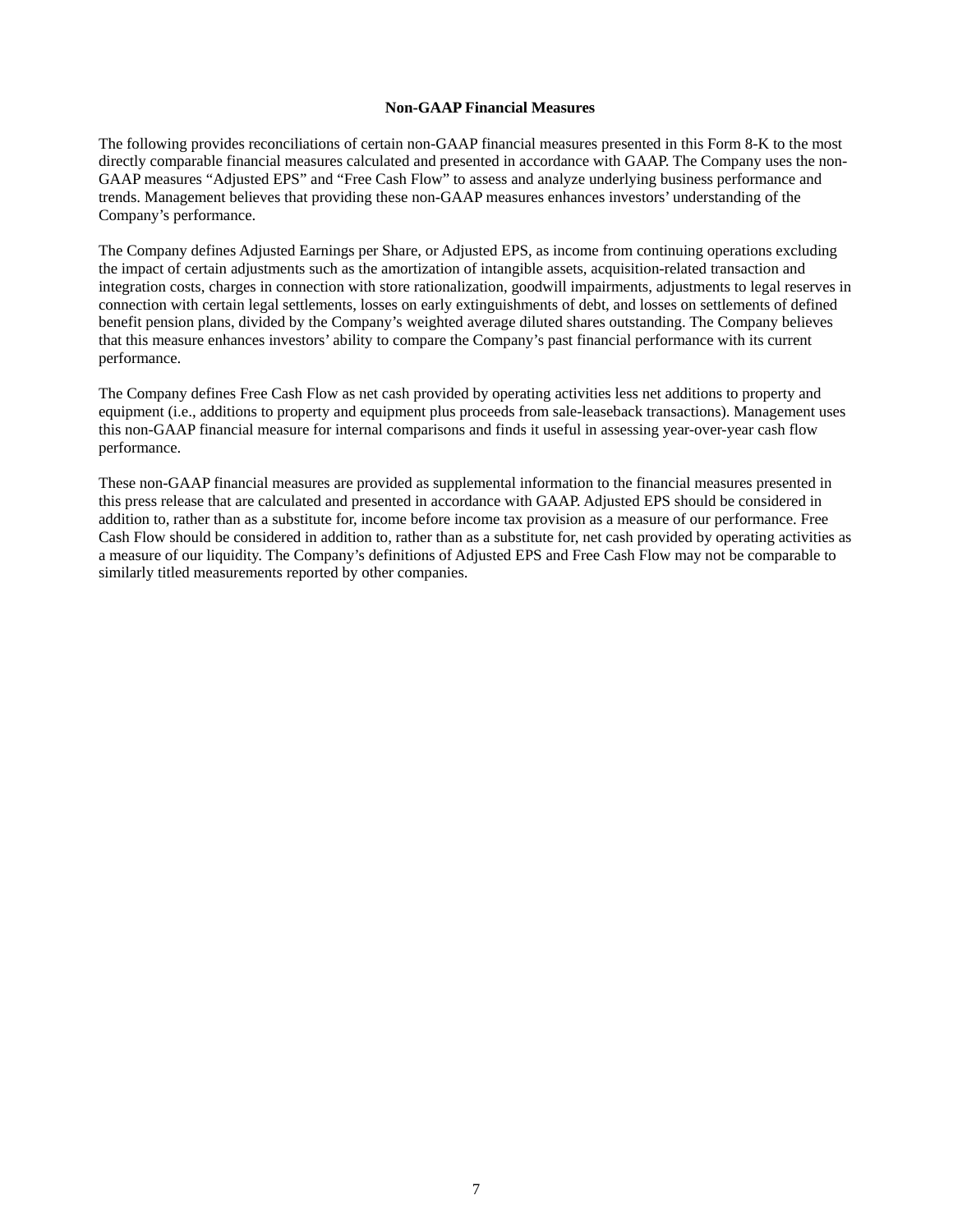# **Adjusted Earnings Per Share (Unaudited)**

The following is a reconciliation of income before income tax provision to Adjusted EPS:

|                                                                       |   |       | <b>Three Months Ended</b><br><b>June 30,</b> |       |      |       |    | <b>Six Months Ended</b><br><b>June 30,</b> |
|-----------------------------------------------------------------------|---|-------|----------------------------------------------|-------|------|-------|----|--------------------------------------------|
| In millions, except per share amounts                                 |   | 2017  |                                              |       | 2017 |       |    | 2016                                       |
| Income before income tax provision                                    | S | 1,863 | S.                                           | 1,528 | \$   | 3,397 | S. | 3,421                                      |
| Non-GAAP adjustments:                                                 |   |       |                                              |       |      |       |    |                                            |
| Amortization of intangible assets                                     |   | 203   |                                              | 197   |      | 403   |    | 396                                        |
| Acquisition-related integration costs <sup>(1)</sup>                  |   | 10    |                                              | 81    |      | 25    |    | 142                                        |
| Charges in connection with store rationalization <sup>(2)</sup>       |   | 6     |                                              |       |      | 205   |    |                                            |
| Goodwill impairment (3)                                               |   | 135   |                                              |       |      | 135   |    |                                            |
| Charge related to a disputed 1999 legal settlement                    |   |       |                                              |       |      |       |    | 3                                          |
| Loss on early extinguishment of debt                                  |   |       |                                              | 542   |      |       |    | 542                                        |
| Adjusted income before income tax provision                           |   | 2,217 |                                              | 2,348 |      | 4,165 |    | 4,504                                      |
| Adjusted income tax provision                                         |   | 852   |                                              | 923   |      | 1,586 |    | 1,770                                      |
| Adjusted income from continuing operations                            |   | 1,365 |                                              | 1,425 |      | 2,579 |    | 2,734                                      |
| Net income attributable to noncontrolling interest                    |   |       |                                              |       |      | (1)   |    | (1)                                        |
| Adjusted income allocable to participating securities                 |   | (4)   |                                              | (6)   |      | (10)  |    | (13)                                       |
| Adjusted income from continuing operations attributable to CVS Health |   | 1,361 | \$                                           | 1,419 |      | 2,568 |    | 2,720                                      |
| Weighted average diluted shares outstanding                           |   | 1,024 |                                              | 1,075 |      | 1,029 |    | 1,087                                      |
| <b>Adjusted EPS</b>                                                   |   | 1.33  | S                                            | 1.32  |      | 2.50  | S  | 2.50                                       |

(1) In 2017, the integration costs relate to the acquisition of Omnicare. In 2016, the integration costs relate to the acquisitions of Omnicare and the pharmacies and clinics of Target.

(2) Primarily represents charges for noncancelable lease obligations associated with stores closed in connection with our enterprise streamlining initiative.

(3) The goodwill impairment relates to the RxCrossroads reporting unit within the Retail/LTC Segment.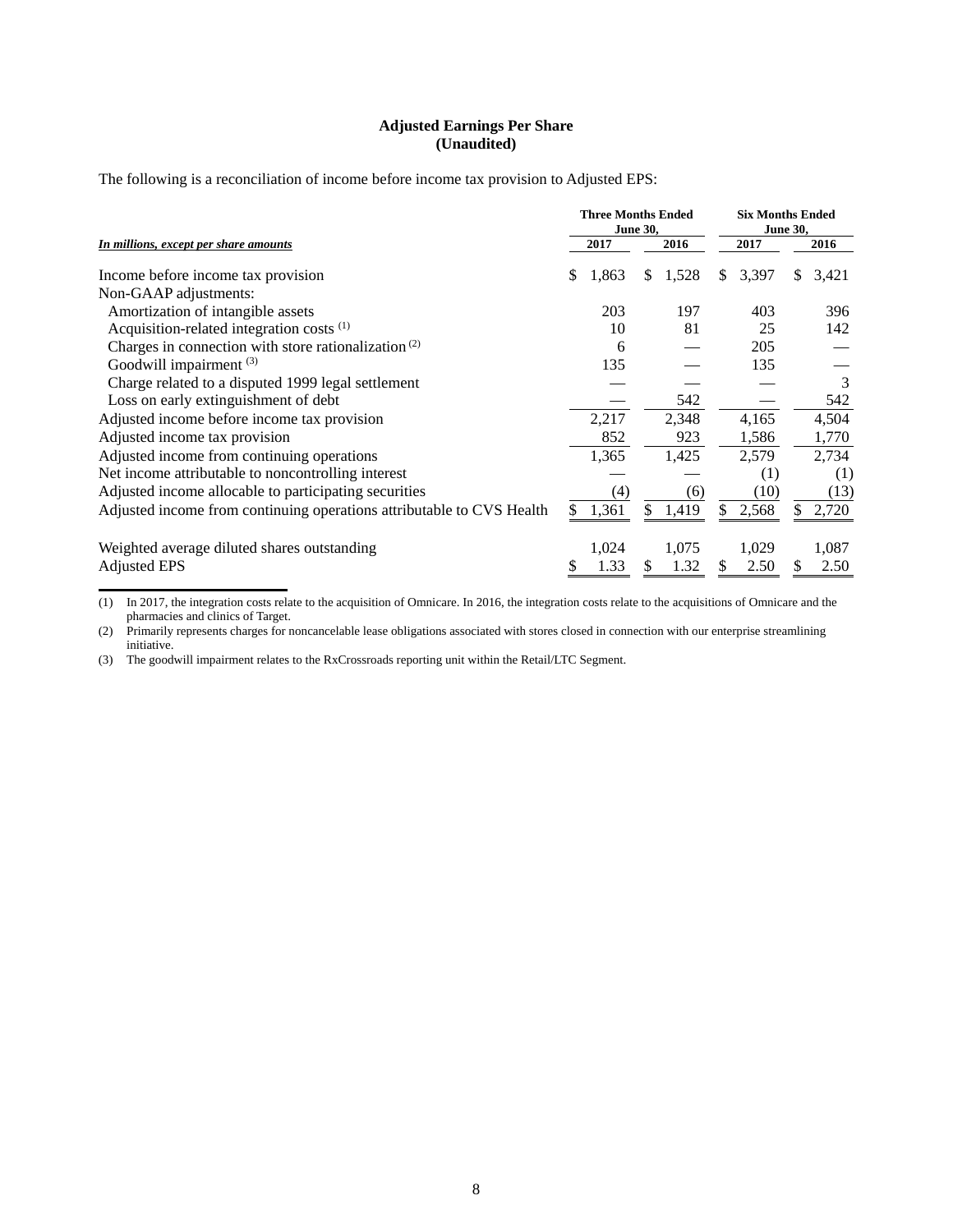# **Free Cash Flow (Unaudited)**

The following is a reconciliation of net cash provided by operating activities to Free Cash Flow:

|                                               | <b>Six Months Ended</b><br><b>June 30.</b> |       |  |              |  |  |  |
|-----------------------------------------------|--------------------------------------------|-------|--|--------------|--|--|--|
| In millions                                   |                                            | 2017  |  | $2016^{(1)}$ |  |  |  |
| Net cash provided by operating activities     |                                            | 5.532 |  | 4.086        |  |  |  |
| Subtract: Additions to property and equipment |                                            | (888) |  | (1,102)      |  |  |  |
| Free cash flow                                |                                            | 4.644 |  | 2.984        |  |  |  |

(1) Effective January 1, 2017, the Company adopted ASU 2016-09, *Improvements to Employee Share-Based Payment Accounting,* which resulted in a retrospective reclassification of \$63 million of excess tax benefits from financing activities to operating activities which increased net cash provided by operating activities for the six months ended June 30, 2016.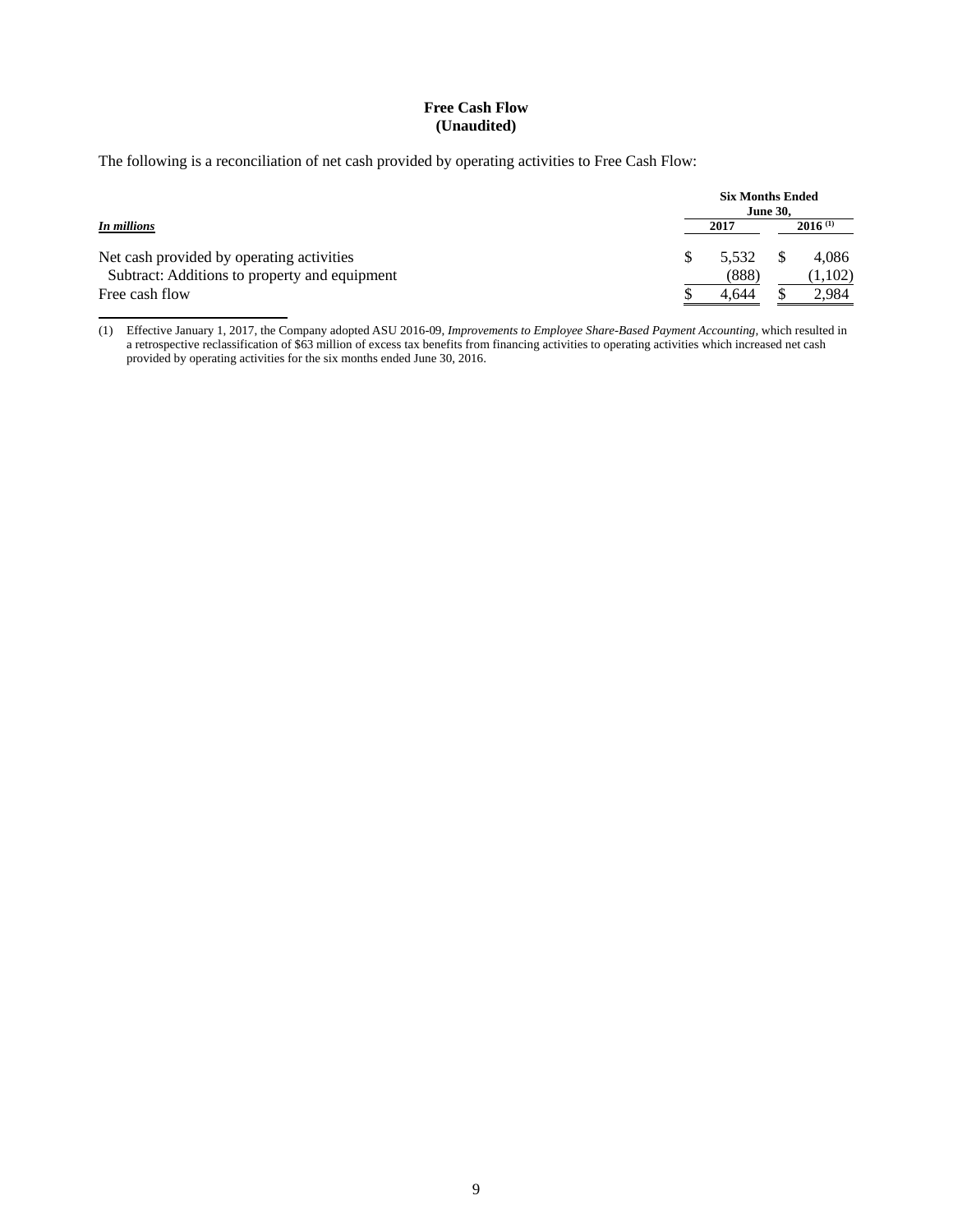### **Supplemental Information (Unaudited)**

The Company evaluates its Pharmacy Services and Retail/LTC segment performance based on net revenues, gross profit and operating profit before the effect of nonrecurring charges and gains and certain intersegment activities. The Company evaluates the performance of its Corporate Segment based on operating expenses before the effect of nonrecurring charges and gains and certain intersegment activities. The following is a reconciliation of the Company's segments to the accompanying condensed consolidated financial statements:

| <b>In millions</b>               |    | <b>Pharmacy</b><br><b>Services</b><br>Segment <sup>(1)</sup> |    |        |    | <b>Retail/LTC</b><br><b>Segment</b><br>Segment |    |              |  | Corporate |  | Intersegment<br>Eliminations <sup>(2)</sup> |  | <b>Consolidated</b><br><b>Totals</b> |
|----------------------------------|----|--------------------------------------------------------------|----|--------|----|------------------------------------------------|----|--------------|--|-----------|--|---------------------------------------------|--|--------------------------------------|
| <b>Three Months Ended</b>        |    |                                                              |    |        |    |                                                |    |              |  |           |  |                                             |  |                                      |
| June 30, 2017:                   |    |                                                              |    |        |    |                                                |    |              |  |           |  |                                             |  |                                      |
| Net revenues                     | \$ | 32,325                                                       | \$ | 19,554 | -S |                                                | -S | $(6,194)$ \$ |  | 45,685    |  |                                             |  |                                      |
| Gross profit $(3)$               |    | 1,469                                                        |    | 5,675  |    |                                                |    | (209)        |  | 6,935     |  |                                             |  |                                      |
| Operating profit (loss) $(4)(5)$ |    | 1,135                                                        |    | 1,411  |    | (240)                                          |    | (189)        |  | 2,117     |  |                                             |  |                                      |
| June 30, 2016:                   |    |                                                              |    |        |    |                                                |    |              |  |           |  |                                             |  |                                      |
| Net revenues                     |    | 29,510                                                       |    | 19,998 |    |                                                |    | (5,783)      |  | 43,725    |  |                                             |  |                                      |
| Gross profit $(3)$               |    | 1,367                                                        |    | 5,837  |    |                                                |    | (189)        |  | 7,015     |  |                                             |  |                                      |
| Operating profit (loss) $(5)(6)$ |    | 1,039                                                        |    | 1,711  |    | (220)                                          |    | (173)        |  | 2,357     |  |                                             |  |                                      |
| <b>Six Months Ended</b>          |    |                                                              |    |        |    |                                                |    |              |  |           |  |                                             |  |                                      |
| June 30, 2017:                   |    |                                                              |    |        |    |                                                |    |              |  |           |  |                                             |  |                                      |
| Net revenues                     |    | 63,548                                                       |    | 38,895 |    |                                                |    | (12, 244)    |  | 90,199    |  |                                             |  |                                      |
| Gross profit $(3)$               |    | 2,565                                                        |    | 11,351 |    |                                                |    | (401)        |  | 13,515    |  |                                             |  |                                      |
| Operating profit (loss) $(4)(5)$ |    | 1,919                                                        |    | 2,822  |    | (466)                                          |    | (365)        |  | 3,910     |  |                                             |  |                                      |
| June 30, 2016:                   |    |                                                              |    |        |    |                                                |    |              |  |           |  |                                             |  |                                      |
| Net revenues                     |    | 58,275                                                       |    | 40,110 |    |                                                |    | (11, 445)    |  | 86,940    |  |                                             |  |                                      |
| Gross profit $(3)$               |    | 2,469                                                        |    | 11,667 |    |                                                |    | (377)        |  | 13,759    |  |                                             |  |                                      |
| Operating profit (loss) $(5)(6)$ |    | 1,823                                                        |    | 3,495  |    | (432)                                          |    | (344)        |  | 4,542     |  |                                             |  |                                      |

(1) Net revenues of the Pharmacy Services Segment include approximately \$2.7 billion and \$2.6 billion of retail co-payments for the three months ended June 30, 2017 and 2016, respectively, as well as \$5.8 billion and \$5.6 billion of retail co-payments for the six months ended June 30, 2017 and 2016, respectively.

(2) Intersegment eliminations relate to intersegment revenue generating activities that occur between the Pharmacy Services Segment and the Retail/LTC Segment. These occur in the following ways: when members of Pharmacy Services Segment clients ("members") fill prescriptions at the Company's retail pharmacies to purchase covered products, when members enrolled in programs such as Maintenance Choice® elect to pick up maintenance prescriptions at one of the Company's retail pharmacies instead of receiving them through the mail, or when members have prescriptions filled at the Company's long-term care pharmacies. When these occur, both the Pharmacy Services and Retail/LTC segments record the revenues, gross profit and operating profit on a standalone basis.

(3) The Retail/LTC Segment gross profit for the three months ended June 30, 2017 and 2016 includes \$5 million and \$6 million, respectively, of acquisition-related integration costs. The Retail/LTC Segment gross profit for the six months ended June 30, 2017 and 2016 includes \$5 million and \$10 million, respectively, of acquisition-related integration costs. The integration costs in 2017 are related to the acquisition of Omnicare and the integration costs in 2016 are related to the acquisitions of Omnicare and the pharmacies and clinics of Target.

(4) The Retail/LTC Segment operating profit for the three and six months ended June 30, 2017 includes a \$135 million goodwill impairment charge. The Retail/LTC Segment operating profit for the three and six months ended June 30, 2017 also includes \$6 million and \$205 million, respectively, of charges associated with store closures.

(5) The Retail/LTC Segment operating profit for the three months ended June 30, 2017 and 2016 includes \$10 million and \$81 million, respectively, of acquisition-related integration costs. The Retail/LTC Segment operating profit for the six months ended June 30, 2017 and 2016 includes \$25 million and \$142 million, respectively, of acquisition-related integration costs. The integration costs in 2017 are related to the acquisition of Omnicare and the integration costs in 2016 are related to the acquisitions of Omnicare and the pharmacies and clinics of Target.

(6) Amounts revised to reflect the adoption of ASU 2017-07, *Improving the Presentation of Net Periodic Pension Cost and Net Periodic Postretirement Benefit Cost*, which increased consolidated operating profit by \$7 million and \$16 million in the three and six months ended June 30, 2016, respectively.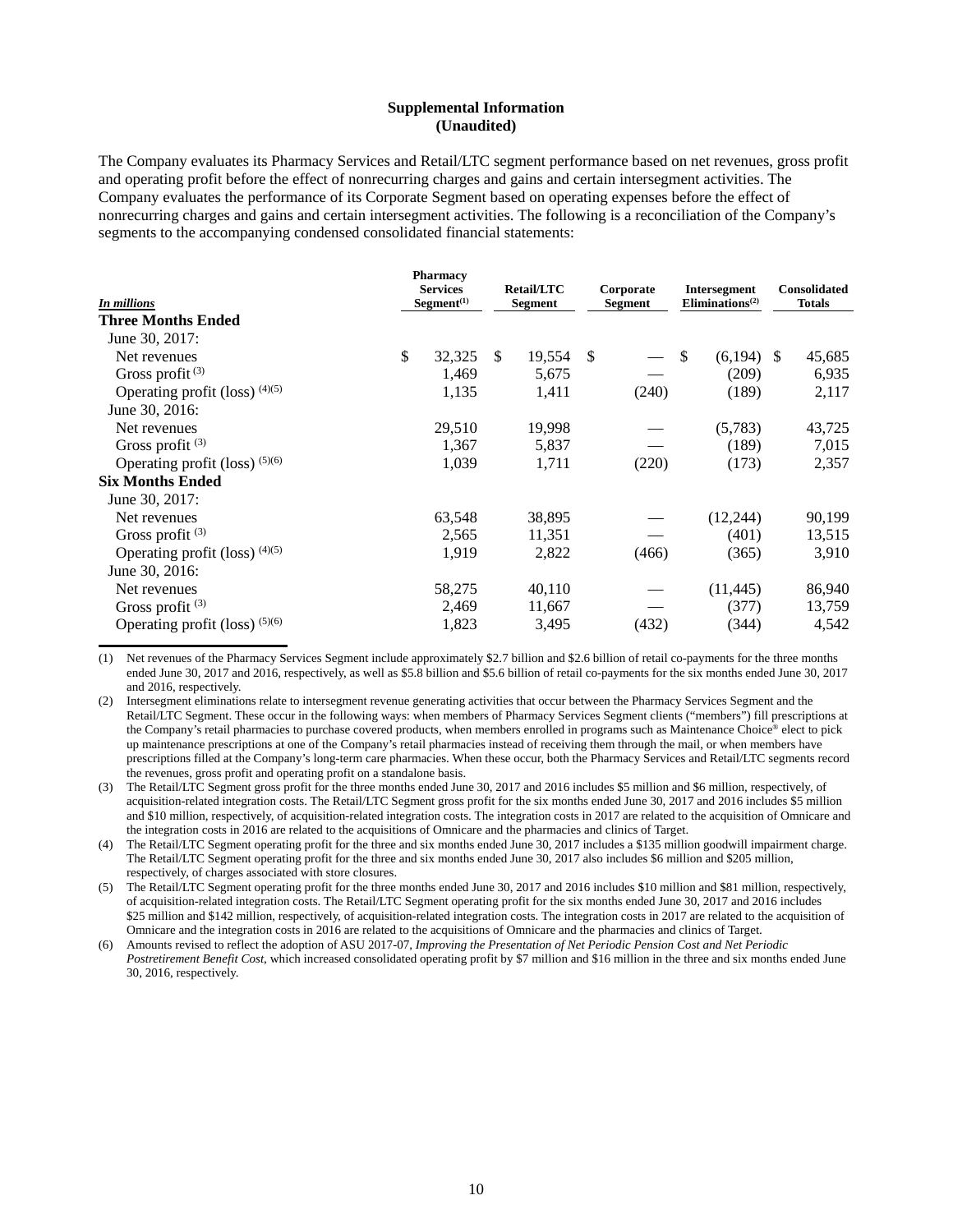# **Supplemental Information (Unaudited)**

# **Pharmacy Services Segment**

The following table summarizes the Pharmacy Services Segment's performance for the respective periods:

|                                                                 |          | <b>Three Months Ended</b><br><b>June 30,</b> |          | <b>Six Months Ended</b><br><b>June 30,</b> |
|-----------------------------------------------------------------|----------|----------------------------------------------|----------|--------------------------------------------|
| <b>In millions</b>                                              | 2017     | 2016                                         | 2017     | 2016                                       |
| Net revenues                                                    | \$32,325 | \$29,510                                     | \$63,548 | \$58,275                                   |
| Gross profit                                                    | 1,469    | 1,367                                        | 2,565    | 2,469                                      |
| Gross profit % of net revenues                                  | 4.5 %    | 4.6 %                                        | 4.0 %    | 4.2 %                                      |
| Operating expenses <sup>(1)</sup>                               | 334      | 328                                          | 646      | 646                                        |
| Operating expenses % of net revenues                            | 1.0 %    | 1.1 %                                        | 1.0 %    | 1.1 %                                      |
| Operating profit $(1)$                                          | 1,135    | 1,039                                        | 1,919    | 1,823                                      |
| Operating profit % of net revenues                              | 3.5 %    | 3.5 %                                        | 3.0 %    | 3.1 %                                      |
| Net revenues:                                                   |          |                                              |          |                                            |
| Mail choice $(2)$                                               | \$11,512 | \$10,646                                     | \$22,360 | \$20,796                                   |
| Pharmacy network $(3)$                                          | 20,741   | 18,778                                       | 41,042   | 37,314                                     |
| Other                                                           | 72       | 86                                           | 146      | 165                                        |
| Pharmacy claims processed (90 Day = 3 prescriptions) $(4)(5)$ : |          |                                              |          |                                            |
| Total                                                           | 441.6    | 403.2                                        | 882.1    | 805.1                                      |
| Mail choice $(2)$                                               | 65.6     | 62.3                                         | 129.3    | 123.3                                      |
| Pharmacy network (3)                                            | 376.0    | 340.9                                        | 752.8    | 681.8                                      |
| Generic dispensing rate $(4)(5)$ :                              |          |                                              |          |                                            |
| Total                                                           | 87.2 %   | 85.9 %                                       | 87.1 %   | 85.7 %                                     |
| Mail choice <sup>(2)</sup>                                      | 83.1 %   | 81.2 %                                       | 82.9 %   | 80.8%                                      |
| Pharmacy network <sup>(3)</sup>                                 | 87.9 %   | 86.8 %                                       | 87.8 %   | 86.6 %                                     |
| Mail choice penetration rate $(4)(5)$                           | 14.9 %   | 15.5 %                                       | 14.7 %   | 15.3 %                                     |

(1) Amounts revised to reflect the adoption of ASU 2017-07, *Improving the Presentation of Net Periodic Pension Cost and Net Periodic Postretirement Benefit Cost*, which decreased operating expenses and increased operating profit by \$1 million for the three months ended June 30, 2016. For the six months ended June 30, 2016, the adoption of ASU 2017-07 decreased operating expenses and increased operating profit by \$3 million.

(2) Mail choice is defined as claims filled at a Pharmacy Services mail facility, which includes specialty mail claims inclusive of Specialty Connect® claims picked up at retail, as well as prescriptions filled at our retail pharmacies under the Maintenance Choice® program.

(3) Pharmacy network net revenues, claims processed and generic dispensing rates do not include Maintenance Choice activity, which is included within the mail choice category. Pharmacy network is defined as claims filled at retail and specialty retail pharmacies, including our retail pharmacies and long-term care pharmacies, but excluding Maintenance Choice activity.

(4) Includes the adjustment to convert 90-day prescriptions to the equivalent of three 30-day prescriptions. This adjustment reflects the fact that these prescriptions include approximately three times the amount of product days supplied compared to a normal prescription.

(5) The pharmacy claims processed, the generic dispensing rate and the mail choice penetration rate for the three and six months ended June 30, 2016 has been revised to reflect 90-day prescriptions to the equivalent of three 30-day prescriptions.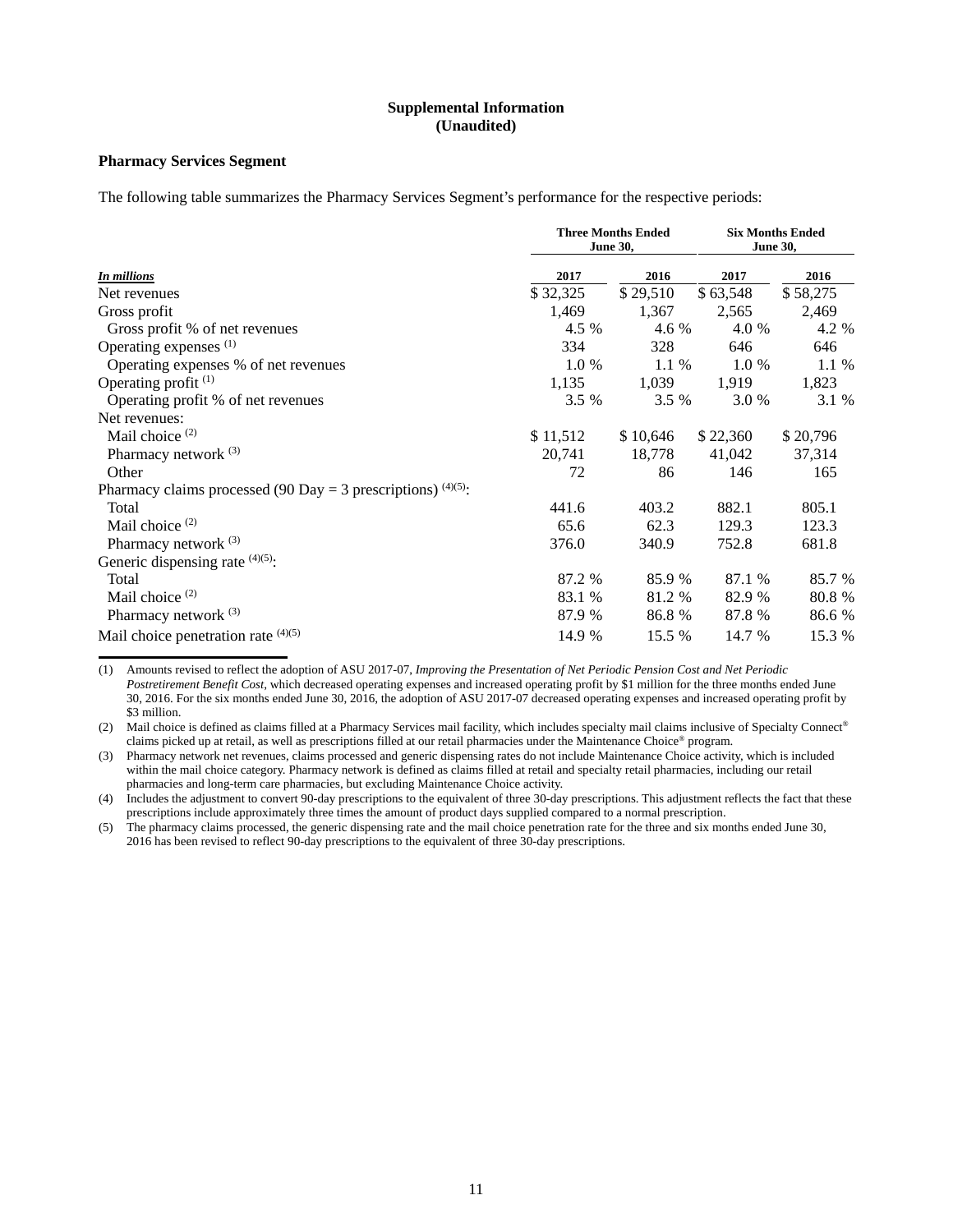### **Supplemental Information (Unaudited)**

# **Retail/LTC Segment**

The following table summarizes the Retail/LTC Segment's performance for the respective periods:

|                                                                     | <b>Three Months Ended</b><br><b>June 30,</b> | <b>Six Months Ended</b><br><b>June 30,</b> |           |          |
|---------------------------------------------------------------------|----------------------------------------------|--------------------------------------------|-----------|----------|
| <b>In millions</b>                                                  | 2017                                         | 2016                                       | 2017      | 2016     |
| Net revenues                                                        | \$19,554                                     | \$19,998                                   | \$38,895  | \$40,110 |
| Gross profit $(1)(2)$                                               | 5,675                                        | 5,837                                      | 11,351    | 11,667   |
| Gross profit % of net revenues                                      | 29.0 %                                       | 29.2 %                                     | 29.2 %    | 29.1 %   |
| Operating expenses (1)(2)(3)(4)                                     | 4,264                                        | 4,126                                      | 8,529     | 8,172    |
| Operating expenses % of net revenues                                | 21.8 %                                       | 20.6 %                                     | 21.9 %    | 20.4 %   |
| Operating profit $(4)$                                              | 1,411                                        | 1,711                                      | 2,822     | 3,495    |
| Operating profit % of net revenues                                  | 7.2 %                                        | 8.6 %                                      | 7.3 %     | 8.7 %    |
| Prescriptions filled (90 Day = 3 prescriptions) <sup>(5)</sup>      | 301.6                                        | 300.9                                      | 604.7     | 606.0    |
| Net revenue increase (decrease):                                    |                                              |                                            |           |          |
| Total                                                               | (2.2)%                                       | 16.0 %                                     | $(3.0)\%$ | 17.3 %   |
| Pharmacy                                                            | $(2.5)\%$                                    | 21.2 %                                     | (3.1)%    | 22.4 %   |
| <b>Front Store</b>                                                  | (1.3)%                                       | $(0.6)$ %                                  | $(2.6)\%$ | 1.0 %    |
| Total prescription volume (90 Day = 3 prescriptions) <sup>(5)</sup> | 0.2 %                                        | 23.2 %                                     | (0.2)%    | 24.8 %   |
| Same store sales increase (decrease) $(6)$ :                        |                                              |                                            |           |          |
| Total                                                               | $(2.6)\%$                                    | 2.1 %                                      | (3.7)%    | 3.1 %    |
| Pharmacy                                                            | (2.8)%                                       | 3.9 %                                      | (3.7)%    | 4.7 %    |
| <b>Front Store</b>                                                  | $(2.1)\%$                                    | $(2.5)\%$                                  | $(3.5)\%$ | (0.9)%   |
| Prescription volume (90 Day = 3 prescriptions) <sup>(5)</sup>       | $0.0\%$                                      | 3.5 %                                      | (0.7)%    | 4.7 %    |
| Generic dispensing rates                                            | 87.6 %                                       | 86.1 %                                     | 87.6 %    | 85.9 %   |
| Pharmacy % of net revenues                                          | 74.6 %                                       | 74.8 %                                     | 74.6 %    | 74.7 %   |

(1) Gross profit and operating expenses for the three months ended June 30, 2017 each include \$5 million of acquisition-related integration costs. Gross profit and operating expenses for the six months ended June 30, 2017 include \$5 million and \$20 million, respectively, of acquisitionrelated integration costs. The integration costs are related to the acquisition of Omnicare.

(2) Gross profit and operating expenses for the three months ended June 30, 2016 include \$6 million and \$75 million, respectively, of acquisitionrelated integration costs. Gross profit and operating expenses for the six months ended June 30, 2016 includes \$10 million and \$132 million, respectively, of acquisition-related integration costs. The integration costs are related to the acquisitions of Omnicare and the pharmacies and clinics of Target.

(3) Operating expenses for the three and six months ended June 30, 2017 include a \$135 million goodwill impairment charge. Operating expenses for the three and six months ended June 30, 2017 also includes \$6 million and \$205 million, respectively, of charges associated with store closures.

(4) Amounts revised to reflect the adoption of ASU 2017-07, *Improving the Presentation of Net Periodic Pension Cost and Net Periodic Postretirement Benefit Cost*, which decreased operating expenses and increased operating profit by \$6 million for the three months ended June 30, 2016. For the six months ended June 30, 2016, the adoption of ASU 2017-07 decreased operating expenses and increased operating profit by \$13 million.

(5) Includes the adjustment to convert 90-day non-specialty prescriptions to the equivalent of three 30-day prescriptions. This adjustment reflects the fact that these prescriptions include approximately three times the amount of product days supplied compared to a normal prescription.

(6) Same store sales and prescriptions exclude revenues from MinuteClinic, and revenue and prescriptions from stores in Brazil, LTC operations and from commercialization services.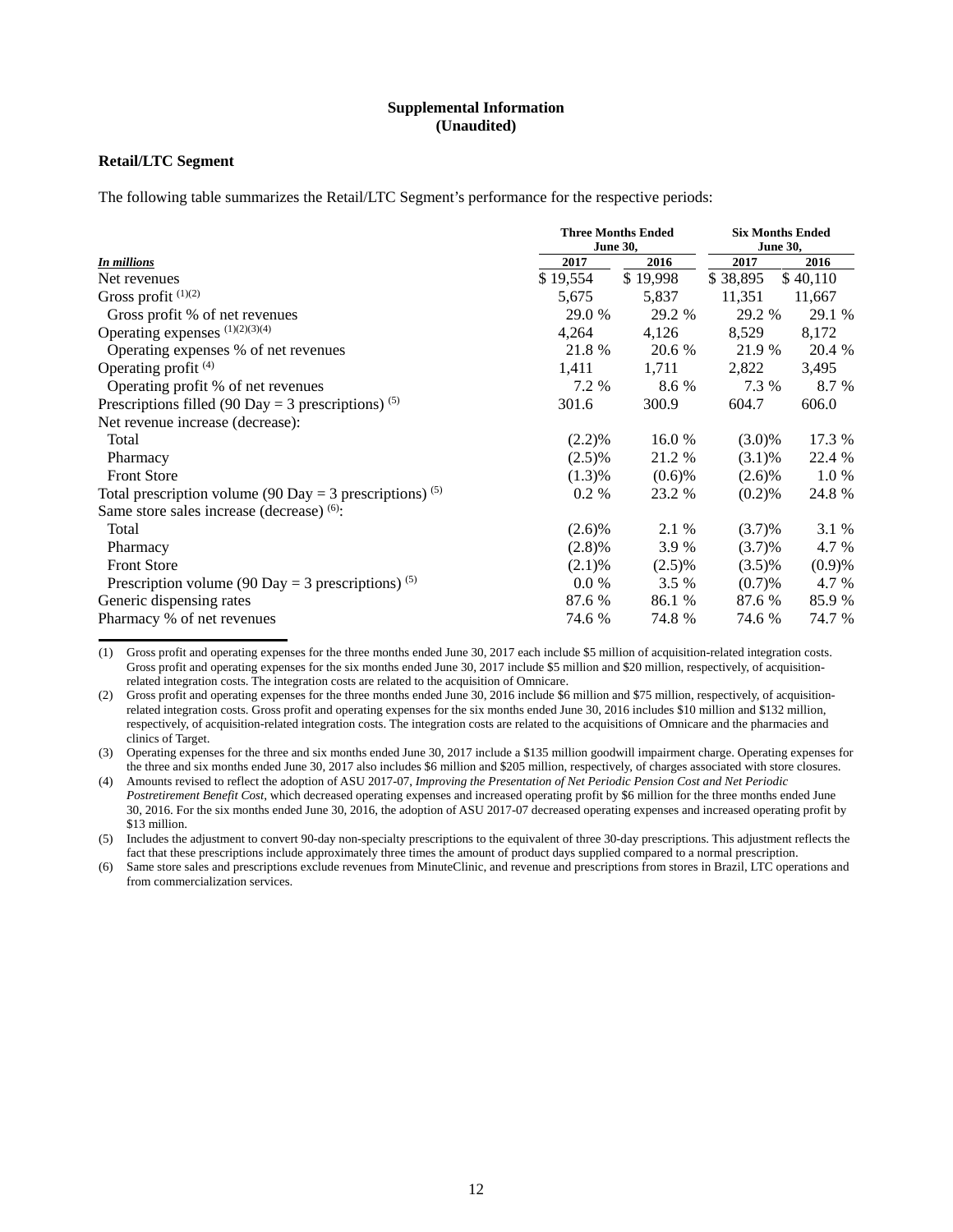# **Adjusted Earnings Per Share Guidance (Unaudited)**

The following reconciliation of estimated income before income tax provision to estimated adjusted earnings per share contains forward-looking information. All forward-looking information involves risks and uncertainties. Actual results may differ materially from those contemplated by the forward-looking information for a number of reasons as described in our Securities and Exchange Commission filings, including those set forth in the Risk Factors section and under the section entitled "Cautionary Statement Concerning Forward-Looking Statements" in our most recently filed Annual Report on Form 10-K and Quarterly Report on Form 10-Q. See also previous discussion at "Non-GAAP Financial Measures" for more information on how we calculate Adjusted EPS.

| In millions, except per share amounts                                 | <b>Year Ending</b><br>December 31, 2017          |    |       |  |  |  |  |
|-----------------------------------------------------------------------|--------------------------------------------------|----|-------|--|--|--|--|
| Income before income tax provision                                    | \$<br>8,332                                      | \$ | 8,498 |  |  |  |  |
| Non-GAAP adjustments:                                                 |                                                  |    |       |  |  |  |  |
| Amortization of intangible assets                                     | 820                                              |    | 820   |  |  |  |  |
| Acquisition-related integration costs                                 | 45                                               |    | 45    |  |  |  |  |
| Charges in connection with store rationalization                      | 220                                              |    | 220   |  |  |  |  |
| Goodwill impairment                                                   | 135                                              |    | 135   |  |  |  |  |
| Loss on settlement of defined benefit pension plan                    | 220                                              |    | 220   |  |  |  |  |
| Adjusted income before income tax provision                           | 9,772                                            |    | 9,938 |  |  |  |  |
| Adjusted income tax provision                                         | 3,782                                            |    | 3,850 |  |  |  |  |
| Adjusted income from continuing operations                            | 5,990                                            |    | 6,088 |  |  |  |  |
| Net income attributable to noncontrolling interest                    | (1)                                              |    | (1)   |  |  |  |  |
| Adjusted income allocable to participating securities                 | (22)                                             |    | (22)  |  |  |  |  |
| Adjusted income from continuing operations attributable to CVS Health | \$<br>5,967                                      | \$ | 6,065 |  |  |  |  |
| Weighted average diluted shares outstanding                           | 1,023                                            |    | 1,023 |  |  |  |  |
| Adjusted earnings per share                                           | \$<br>5.83                                       | \$ | 5.93  |  |  |  |  |
| In millions, except per share amounts                                 | <b>Three Months Ending</b><br>September 30, 2017 |    |       |  |  |  |  |
| Income before income tax provision                                    | \$<br>2,004                                      | \$ | 2,077 |  |  |  |  |
| Non-GAAP adjustments:                                                 |                                                  |    |       |  |  |  |  |
| Amortization of intangible assets                                     | 205                                              |    | 205   |  |  |  |  |
| Acquisition-related integration costs                                 | 15                                               |    | 15    |  |  |  |  |
| Charge in connection with store rationalization                       | 10                                               |    | 10    |  |  |  |  |
| Loss on settlement of defined benefit pension plan                    | 220                                              |    | 220   |  |  |  |  |
| Adjusted income before income tax provision                           | 2,454                                            |    | 2,527 |  |  |  |  |
| Adjusted income tax provision                                         | 956                                              |    | 988   |  |  |  |  |
| Adjusted income from continuing operations                            | 1,498                                            |    | 1,539 |  |  |  |  |
| Net income attributable to noncontrolling interest                    |                                                  |    |       |  |  |  |  |
| Adjusted income allocable to participating securities                 | (3)                                              |    | (3)   |  |  |  |  |
| Adjusted income from continuing operations attributable to CVS Health | \$<br>1,495                                      | \$ | 1,536 |  |  |  |  |
| Weighted average diluted shares outstanding                           | 1,020                                            |    | 1,021 |  |  |  |  |
| Adjusted earnings per share                                           | \$<br>1.47                                       | \$ | 1.50  |  |  |  |  |